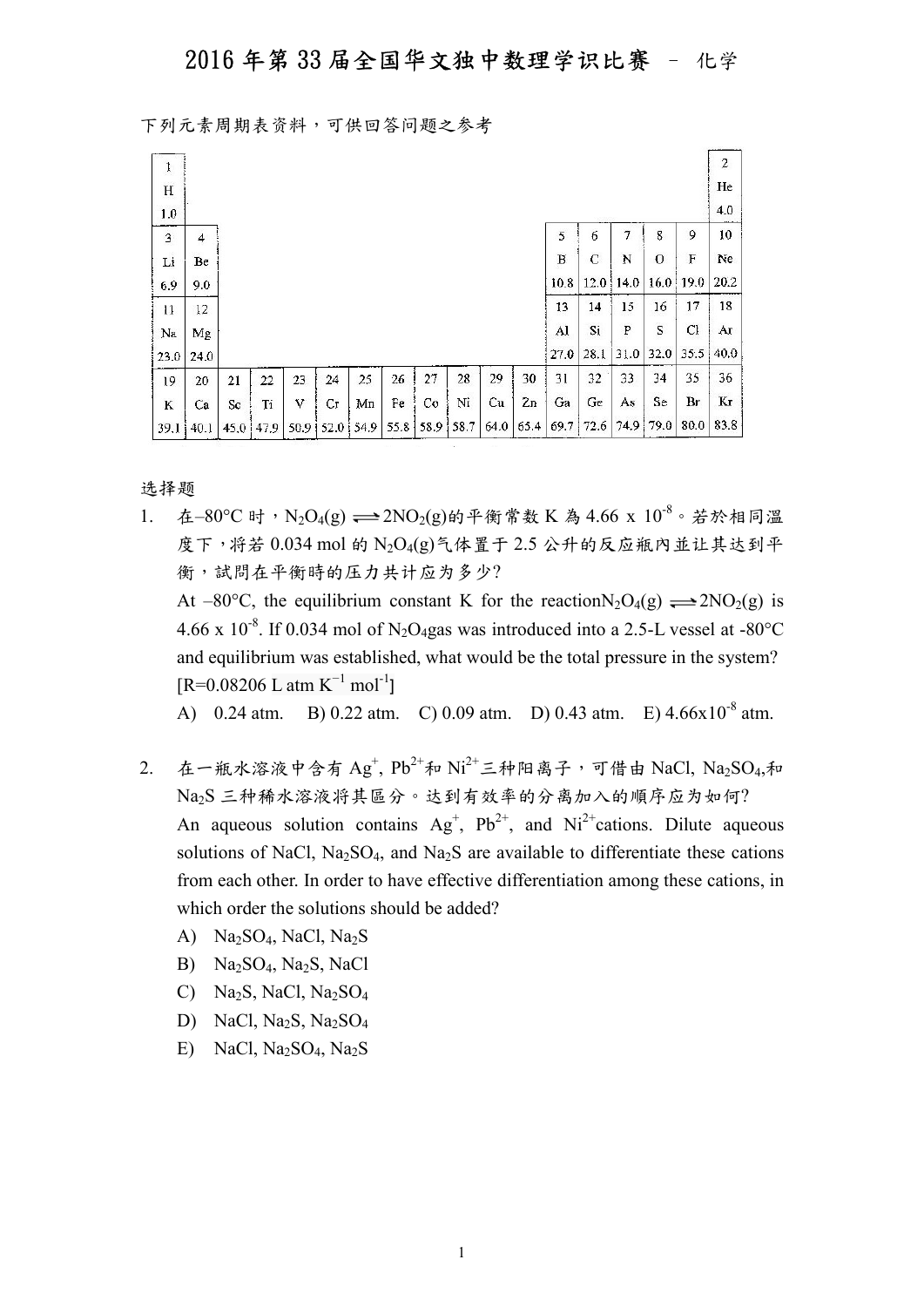3. 铜的平均原子量为 63.5,以兩种同位素存在於自然界中。已知其中之一的原 子量为 62.9amu, 且含量占兩种同位素中的 69.1%, 試問另一個含量为 30.9% 之同位素其原子量为多少? The average atomic weight of copper, which has two naturally occurring isotopes, is 63.5. One of the isotopes has an atomic weight of 62.9 amu and constitutes

69.1%. The other isotope has an abundance of 30.9%, what is its atomic weight

A) 63.2 B) 63.8 C) 64.1 D) 64.8 E) 28.1

4. 丙烷与空气中的氧气反应后会形成二氧化碳和水。在一个特别实验中氧气反 应后会形成二氧化碳和水,将 22.05 克的丙烷与過量的氧气反应后产生了 38.1 克的二氧化碳,試问此反应的产率应为多少%? Propane  $(C_3H_8)$  reacts with oxygen in the air to produce carbon dioxide and water. In a particular experiment, 38.1 grams of carbon dioxide are produced from the reaction of 22.05 grams of propane with excessive oxygen. What is the percentage yield in this reaction?

A) 38.1 B) 57.6 C) 66.0 D) 86.4 E) 94.5

- 5. 在下列的反应中,哪一个並非自发反应? Of the following reactions, which one is not spontaneous? A)  $Mg(s)$  + 2HCl (aq)  $\rightarrow$   $MgCl_2(aq)$  + H<sub>2</sub>(g) B)  $2Ag(s) + 2HNO<sub>3</sub>(aq) \rightarrow 2AgNO<sub>3</sub>(aq) + H<sub>2</sub>(g)$ C)  $2Ni(s) + H_2SO_4(aq) \rightarrow Ni_2SO_4(aq) + H_2(g)$ D) 2Al (s) + 6HBr (aq)  $\rightarrow$  2AlBr<sub>3</sub> (aq) + 3H<sub>2</sub> (g) E)  $Zn(s)$  +  $2HI (aq)$   $\rightarrow$   $ZnI_2(aq)$  +  $H_2(g)$
- 6. 试计算浓度为 0.10 M 的 HOCl 水溶液之 pH 值, K<sub>a</sub> = 3.5x10<sup>-8</sup>。 Calculate the pH of a 0.10 M aqueous solution of HOCl,  $K_a = 3.5 \times 10^{-8}$ . A) 4.2 B) 8.5 C) 3.7 D) 1.0 E) 3.2
- $7.$  单体 NH<sub>2</sub>(CH<sub>2</sub>)<sub>5</sub>COOH 形成的聚合物是...... The polymer formed from  $NH<sub>2</sub>(CH<sub>2</sub>)<sub>5</sub>COOH$  monomer is a .....
	- A) 蛋白质 Protein

(amu)?

- B) 聚酯 Polyester
- C) 聚乙烯 Polyethylene
- D) 有机玻璃 Organic glass
- E) 聚酰胺 Polyamide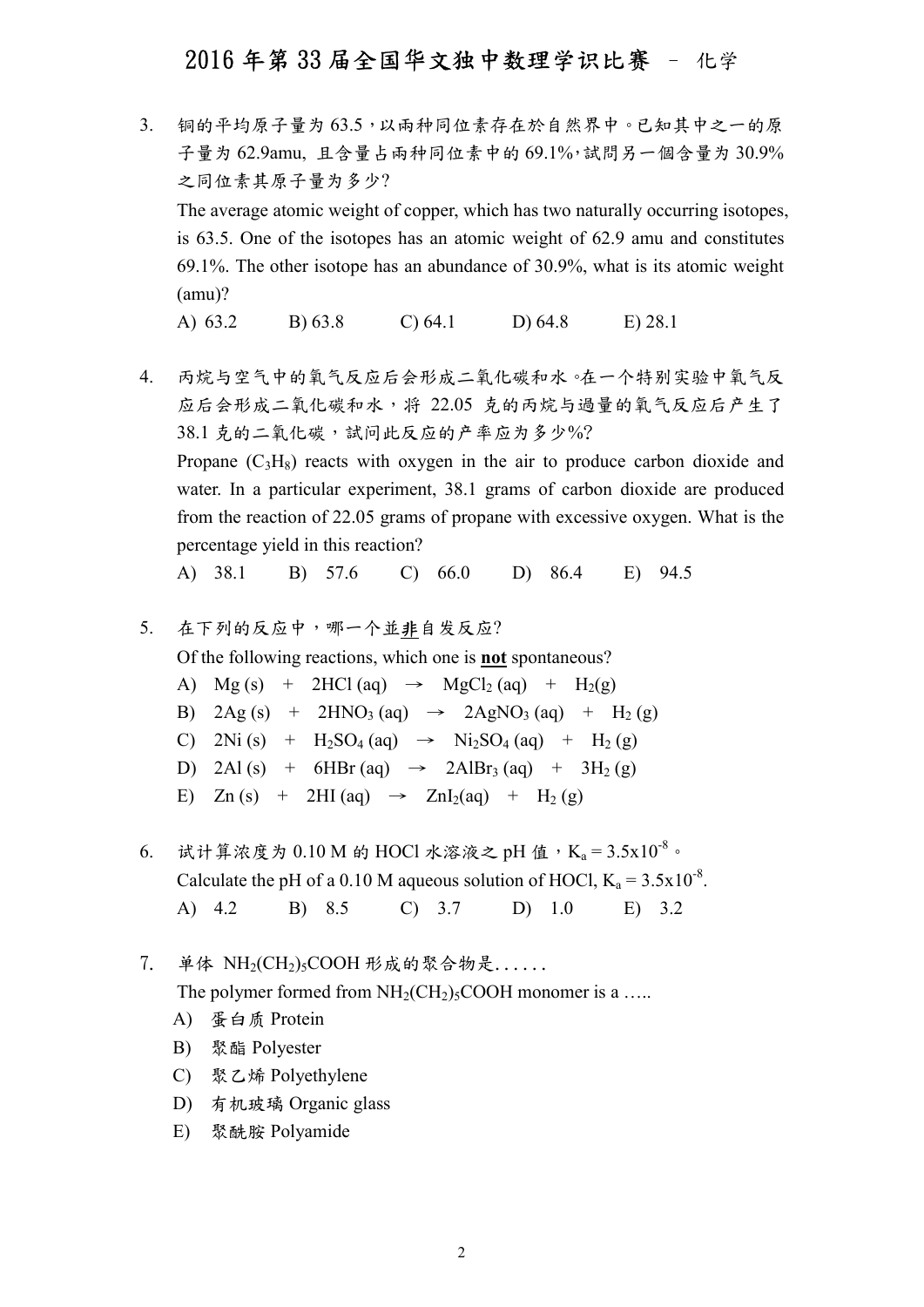8. 对两个質量相同但比热不同的金属供給相同的热能。試問哪一個金属其溫度 的改变較小?

Two metals of equal mass with different heat capacities are subjected to the same amount of heat. Which metalundergoes the smaller change in temperature?

- A) 比热較大的金属 The metal with the higher heat capacity.
- B) 比热較小的金属 The metal with the lower heat capacity.
- C) 两金属變改变的温度相同 Both undergo the same change in temperature.
- D) 为了正确決定, 須測量两种金属的分別起始溫度 To determine this, you need to know the initial temperatures of the metals.
- E) 为了正确決定,需知道两种金属的种类。 To determine this, you need to know which metals you are talking about.
- 9. 在 25°C 時,下述反应的焓变分別为…… At 25°C, the enthalpy change of each of the following reactions is given.  $2C_2H_2 + 5O_2 \rightarrow 4CO_2 + 2H_2O \Delta H = -2600.0 \text{ kJ}$  $C + O_2 \rightarrow CO_2 \Delta H = -394 \text{ kJ}$  $2H_2 + O_2 \rightarrow 2H_2$ O  $\Delta H = -572$  kJ 试计算下列反应在相同温度下的焓变。 Calculate the enthalpy change at the same temperature of the following reaction.  $2C + H_2 \rightarrow C_2H_2$   $\Delta H = ?$ A) 226 kJ B) –226 kJ C) 2422 kJ D) –2422kJ E) 以上皆非 None of the above.
- 10. 试问硫原子在其基态的时候具有几个未配对的电子? How many unpaired electrons are there in sulfur atom at its ground state? A) 0 B) 1 C) 2 D) 3 E) 4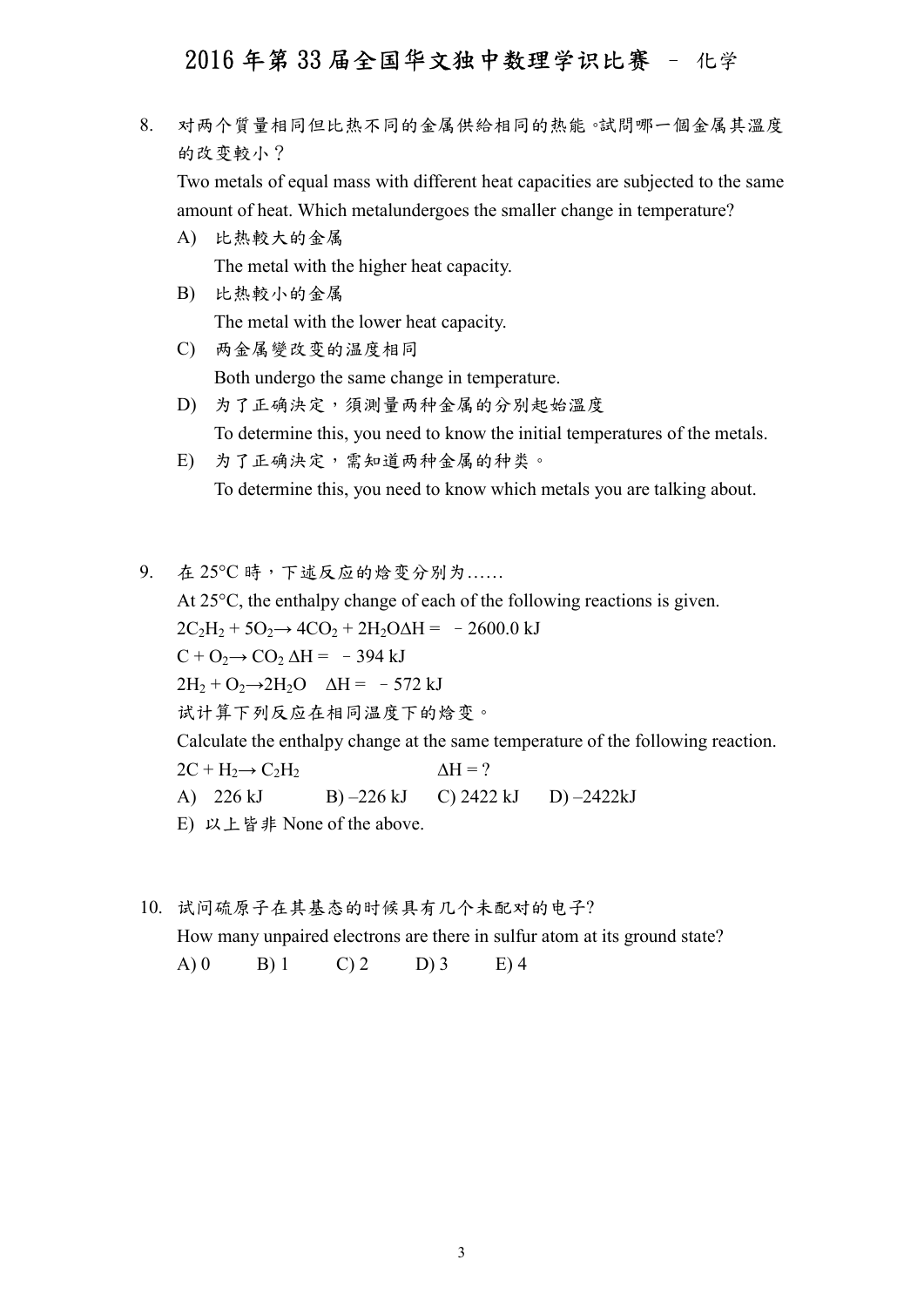11. 那一項試劑可以檢驗分别以下的两个有机化合物? Which reagent could differentiate the following two organic compounds?



- 12. 在下列的等电子体(相同电子组态)中,半径大小的排列何者正确? Which isoelectronic series is correctly arranged in increasing order of radii?
	- A)  $K^+$  <  $Ca^{2+}$  < Ar < Cl<sup>-</sup>
	- B)  $Cl+< Ca<sup>2+</sup>$
	- C)  $Ca^{2+} < A r < K^+ < C1$
	- D)  $Ca^{2+} < K^+ < Ar < Cl$
	- E)  $Ca^{2+} < K^+ < Cl < Ar$
- 13. 在下列的各键中,何者具最高极性但又不是离子键? Which of the following bonds would be the most polar without being considered ionic?
	- A) Mg–O B) C–O C) O–O D) Si–O E) N–O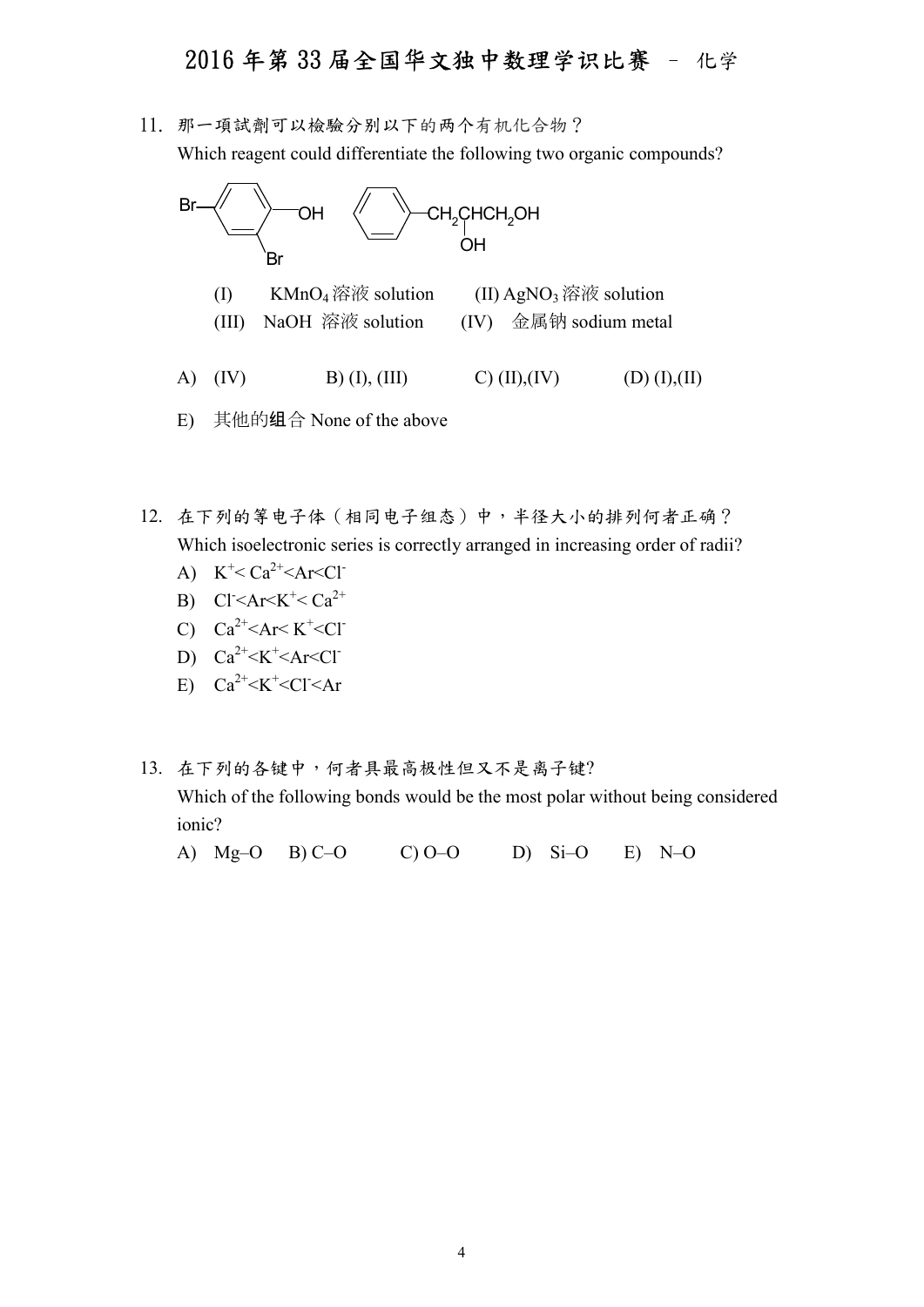14. 下表为一氧化氮与氧气反应的起始浓度与反应速率关系数据。(浓度單位 molecules/cm $^3$ ,速率單位 molecules/cm $^3$ •s,初始速率=Initial Rate)。 The following data were obtained for the reaction of NO with  $O_2$ . Concentrations are in molecules/cm<sup>3</sup> and rates are in molecules/cm<sup>3</sup> • s.

| $[NO]_0$           | $[O_2]_0$          | <b>Initial Rate</b>   |
|--------------------|--------------------|-----------------------|
| $1 \times 10^{18}$ | $1 \times 10^{18}$ | $2.0 \times 10^{16}$  |
| $2 \times 10^{18}$ | $1 \times 10^{18}$ | $8.0 \times 10^{16}$  |
| $3 \times 10^{18}$ | $1 \times 10^{18}$ | $18.0 \times 10^{16}$ |
| $1 \times 10^{18}$ | $2 \times 10^{18}$ | $4.0 \times 10^{16}$  |
| $1 \times 10^{18}$ | $3 \times 10^{18}$ | $6.0 \times 10^{16}$  |

以下哪项是正确的速率定律?Which of the following is the correct rate law?

- A) Rate 速率 =  $k[NO][O_2]$
- B) Rate 速率 =  $k[NO][O_2]^2$
- C) Rate 速率=  $k[NO]^2[O_2]$
- D) Rate 速率= $k[NO]^2$
- E) Rate 速率 =  $k[NO]^2[O_2]^2$
- 15. 有学生将一个化学分子命名为"2-乙基-3-甲基-5-異丙基己烷",然而助教指出 此分子虽可藉由上述名称画出正确结构式,但此命名方式违反了系统命名原 则。请依照国际纯粹与应用化学联合会(IUPAC)的命名法則給予此分子正确 的命名。

A student named a molecule as 2-ethyl-3-methyl-5-isopropylhexane.However, his tutor pointed out that although the molecule could be correctly drawn from this name, the name violates the systematic rules. What is the correct IUPAC name for the molecule?

- A) 3,4-dimethyl-6-isopropylheptane(3,4-二甲基-6-異丙基庚烷)
- B) 2-isopropyl-4,5-dimethylheptane (2-異丙基-4,5-二甲基庚烷)
- C) 3,4,6,7-tetramethyloctane(3,4,6,7-四甲基辛烷)
- D) 1,2-diethyl-3,6,7-trimethylheptane(1,2-二乙基-3,6,7-三甲基庚烷)
- E) 2,3,5,6-tetramethyloctane (2,3,5,6-四甲基辛烷)

16. 在 SiO44的结构中,以矽原子為中心的氧原子排列为何种形狀?

What is the structural arrangement of oxygen atoms around a silicon atom in  $SiO_4^{4-}$ ?.

- A) square planar (平面四边形)
- B) octahedral (八面体)
- C) linear (直线型)
- D) tetrahedral (四面体)
- E) trigonal pyramidal (双三角锥)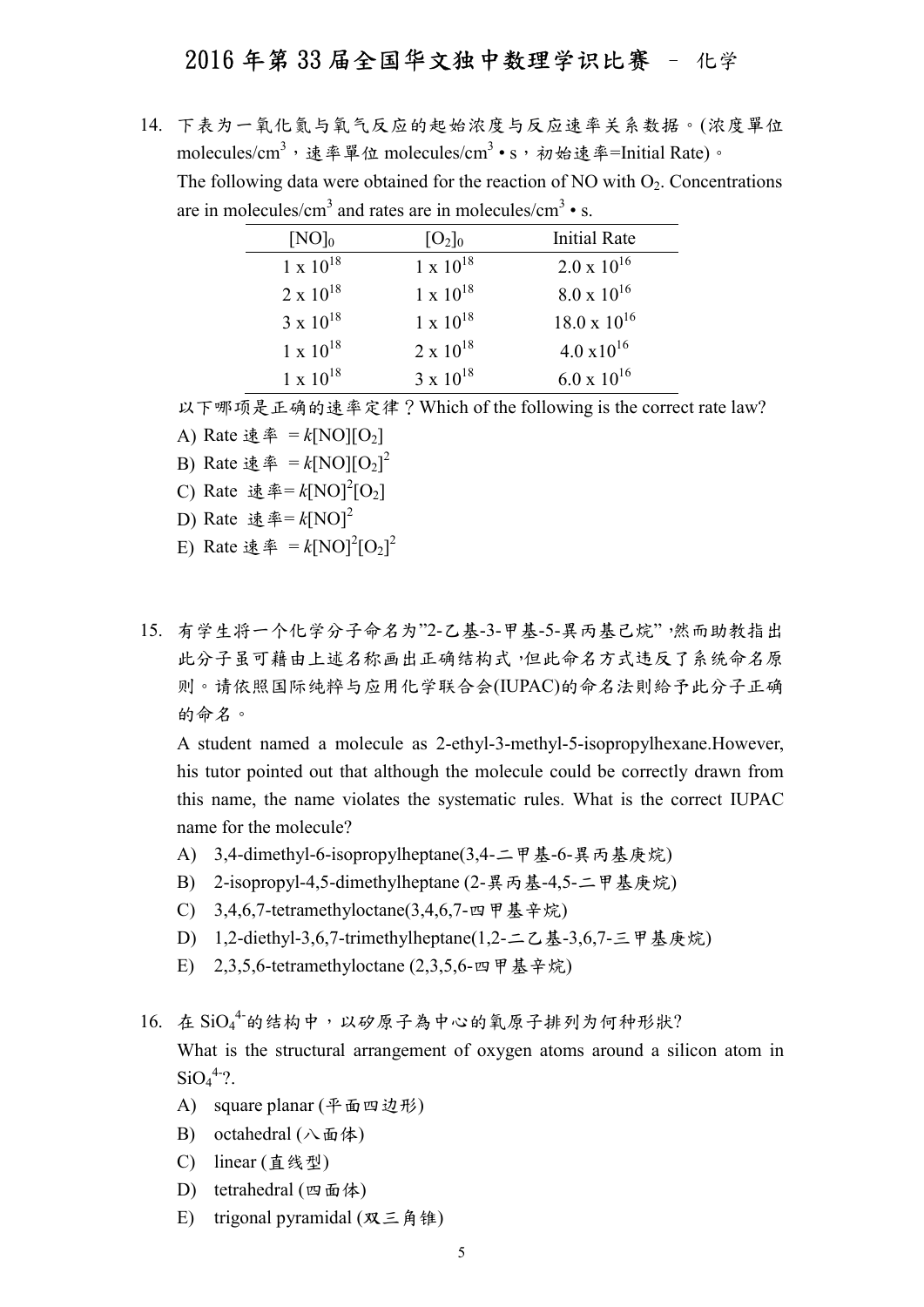17. 下表为五个化合物的分子量(molecular mass)与偶极矩(dipole moment), 请推 测何者具有最高的沸点?

Based on molecular mass and dipole moment of the five compounds in the table below, which compound should have the highest boiling point?

|                                                          | Molecular  | Dipole     |
|----------------------------------------------------------|------------|------------|
| Substance                                                | Mass (amu) | Moment (D) |
| Propane, CH <sub>3</sub> CH <sub>2</sub> CH <sub>3</sub> | 44         | 0.1        |
| Dimethylether, CH3OCH3                                   | 46         | 1.3        |
| Methylchloride, CH3Cl                                    | 50         | 1.9        |
| Acetaldehyde, CH3CHO                                     | 44         | 2.7        |
| Acetonitrile, CH3CN                                      | 41         | 3.9        |

- A) CH<sub>3</sub>CH<sub>2</sub>CH<sub>3</sub> (Propane, 丙烷)
- B) CH<sub>3</sub>OCH<sub>3</sub> (Dimethylether, 二甲醚)
- C) CH3Cl (Methylchloride, 氯甲烷)
- D) CH3CHO (Acetaldehyde,乙醛)
- E) CH3CN (Acetonitrile, 乙腈)
- $18.$  將氟化鈉(NaF)溶液逐滴加入含有 0.0122M 钡离子(Ba<sup>2+</sup>)的溶液中,当溶液中 氟离子(F)浓度超過多少时,会有氟化钡(BaF2)的沉淀产生? (体积改变可忽 略,  $BaF_2$  的  $K_{sp} = 1.7 \times 10^{-6}$ ) A solution of NaF is added dropwise to a solution containing  $0.0122 \text{ M Ba}^{2+}$ . What is the concentration of F that would causethe precipitation of

BaF<sub>2</sub>?(Neglect volume changes, given  $K_{\text{sp}}$  BaF<sub>2</sub>= 1.7 × 10<sup>-6</sup>) A)  $7.0 \times 10^{-5}$  B) $1.2 \times 10^{-2}$  C) $2.1 \times 10^{-8}$ D) $3.0 \times 10^{-3}$  E) $1.4 \times 10^{-4}$ 

- 19. 下列水溶液中,何者具有最高浓度的羥基(OH)? Which of the following aqueous solution has the highest concentration of hydroxyl (OH<sup>-</sup>)?
	- A)  $pH = 3.0$  的水溶液 aqueous solution with  $pH = 3.0$
	- B)  $1 \times 10^{-4}$  M 的硝酸水溶液  $1 \times 10^{-4}$  Maqueous solution of HNO<sub>3</sub>
	- C)  $pOH = 12.0$  的水溶液 aqueous solution with  $pOH = 12.0$
	- D) 純水 pure water
	- E)  $1 \times 10^{-3}$  M 的氯化銨水溶液  $1 \times 10^{-3}$  Maqueous solution of NH<sub>4</sub>Cl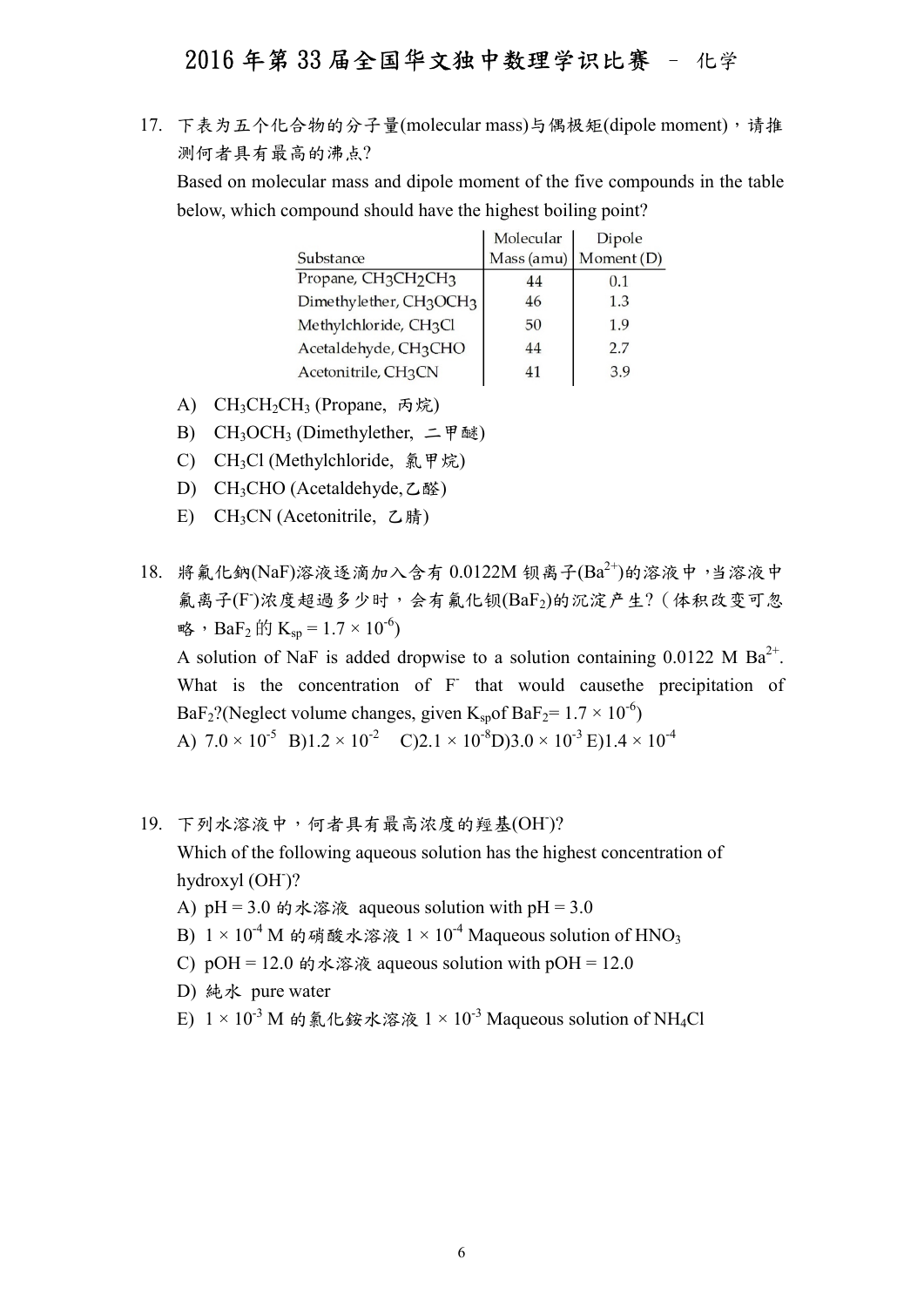20. 以 0.115 M 的氢氧化钠水溶液去滴定一個 25.0 mL 的未知溶液,其滴定曲線 如下图所示,由实验結果我們可推測此未知溶液的当量点(Equivalence point)。 试问未知化合物的溶液是什么类型?

A 25.0 mL sample of a solution of an unknown compound is titrated with a 0.115 M NaOH solution. The following titration curve was obtained and the equivalence point can be determined. What is the unknown solution?



A) 一个强酸性溶液 a strong acidic solution

B) 一个强碱性溶液 a strong alkaline solution

C) 一个弱酸性溶液 a weak acidic solution

- D) 一个弱碱性溶液 a weak alkaline solution
- E) 並非酸性或碱性溶液 neither an acidic nor alkaline solution
- 21. 在下列的电子组态中,哪一個原子具有最低的第二游离能?

Among the following electron configurations, which atom has the lowest second ionization energy ?

- A)  $1s^2 2s^2 2p^6 3s^1$
- B)  $1s^2 2s^2 2p^6 3s^2$
- C)  $1s^2 2s^2 2p^6 3s^2 3p^1$
- D)  $1s^2 2s^2 2p^6 3s^2 3p^4$
- E)  $1s^2 2s^2 2p^6 3s^2 3p^5$
- 22. 一含有氮气样品的容器被另一个未知分子量的气体 A 污染,已知在 25℃, 容器內气体 A 与氮气的分压皆為 200 torr。若让容器内的两气体经由针孔逸 散,气体 A 的逸散速度較氮气快 2.65 倍,试计算此气体 A 的摩尔质量。 A sample of  $N_2$  gas is contaminated with gas A of unknown molar mass. The partial pressure of each gas is known to be 200 torr at 25°C. When the gases are allowed to effuse through a pinhole, gas A escapes at 2.65 times the rate of  $N_2$ . Calculate the molar mass of gas A.
	- A) 3.99 g/mol
	- B) 197 g/mol
	- C) 74.2 g/mol
	- D) 10.6 g/mol
	- E) 以上皆非(None of the above)